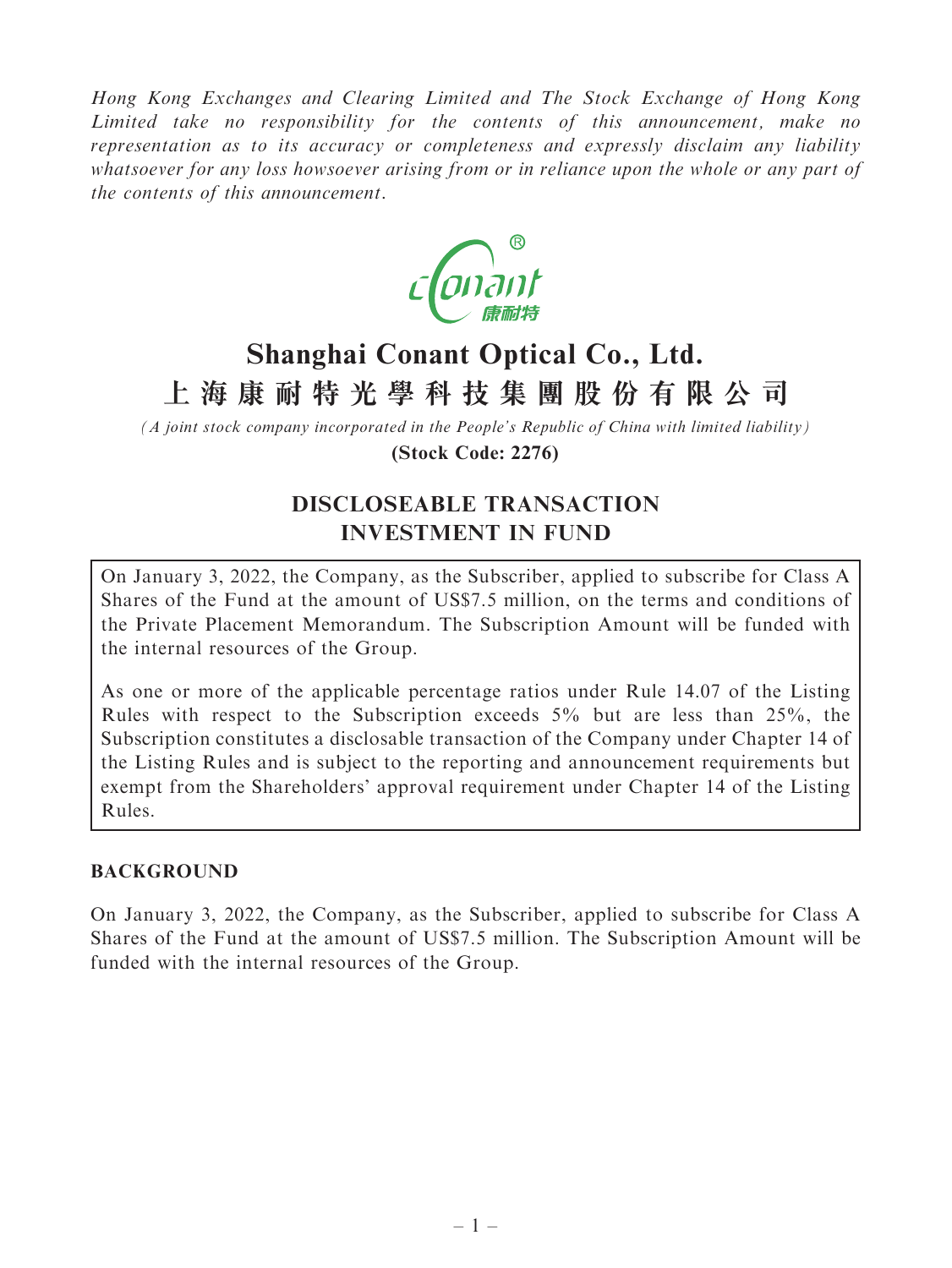## TERMS OF THE FUND

Principal terms of the Fund under the Private Placement Memorandum are set out as below:

| Name of the Fund                                |                           | : Viner Total Investments Fund                                                                                                                                                                                                                                                                                                                                                                                                                                        |
|-------------------------------------------------|---------------------------|-----------------------------------------------------------------------------------------------------------------------------------------------------------------------------------------------------------------------------------------------------------------------------------------------------------------------------------------------------------------------------------------------------------------------------------------------------------------------|
| Subscription Amount                             |                           | : US\$7.5 million, which is payable in cash                                                                                                                                                                                                                                                                                                                                                                                                                           |
| Class of shares to be<br>subscribed             | $\mathbb{R}^{\mathbb{Z}}$ | Class A Shares                                                                                                                                                                                                                                                                                                                                                                                                                                                        |
| Number of Class A<br>Shares to be<br>subscribed |                           | $\therefore$ 7,500 Class A Shares                                                                                                                                                                                                                                                                                                                                                                                                                                     |
| Issue price per Class<br>A Share                |                           | : The initial subscription price for the application made by the<br>Subscriber is US\$1,000 per Class A Share (exclusive of any<br>subscription fee).                                                                                                                                                                                                                                                                                                                 |
| Expected rate of<br>return of the<br>Subscriber | $\mathbb{Z}^{\times}$     | The Fund does not provide guarantee to capital protection<br>and minimum return. Based on the historical performance of<br>the Fund as mentioned under "Information of the Fund"<br>below, after taking into consideration of the current global<br>markets and economic outlook, as well as the introduction of<br>the Fund by the Investment Manager, it is expected that the<br>capital appreciation of the Fund will be approximately 20%<br>to $30\%$ per annum. |
|                                                 |                           | The expected rate of return of the Subscriber represents the<br>capital appreciation of the Fund and the number of Class A<br>Shares subscribed by the Company, after deducting all<br>relevant fees and expenses under the Private Placement<br>Memorandum, upon the redemption of such Class A Shares<br>by the Company.                                                                                                                                            |
| Lock-up period and<br>redemption                |                           | Class A Shares to be subscribed by the Subscriber will be<br>subject to a lock-up period of twelve months from the date of<br>issue. After the end of the lock-up period, they will be<br>redeemable at the option of the Subscriber on any<br>Redemption Day.                                                                                                                                                                                                        |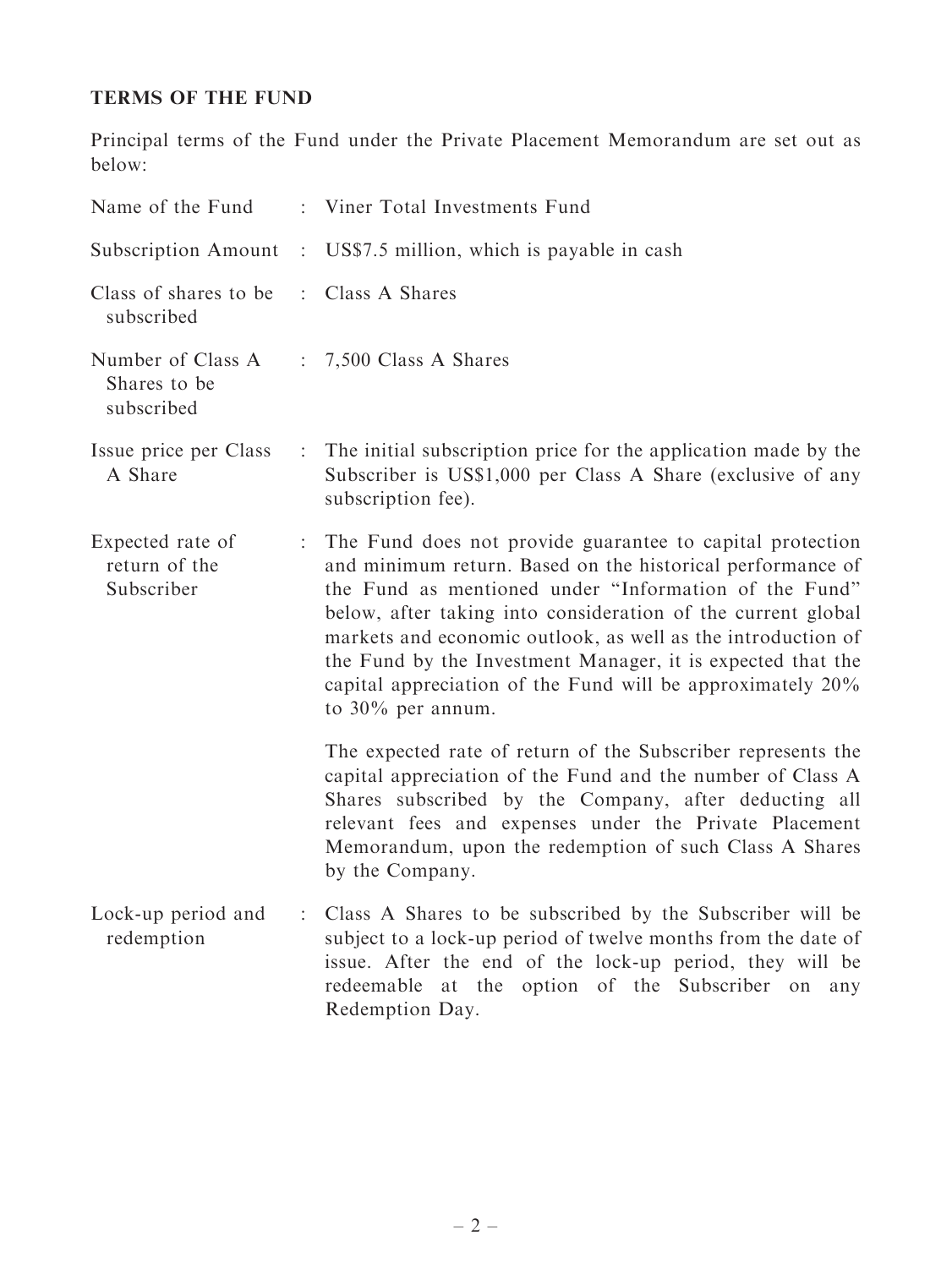- Investment objective : The Fund will seek to achieve the investment objective by investing in a wide range of instruments, including but not limited to listed and unlisted equities, preferred stocks, convertible securities, equity-related instruments, debt securities and obligations (which may be below investment grade) and other derivative instruments. The investment objective of the Fund is to maximize total investment return.
- Fees, charges and expenses : A subscriber for the Class A Shares may be required to pay a subscription fee of up to 1% of the Subscription Amount.

The Investment Manager will receive from the Fund a management fee of one-twelfth of 1% per month of the net asset value of the Fund pursuant to the Private Placement Memorandum. The management fee will be payable as soon as reasonably practicable after the end of each month.

The Investment Manager will also be entitled to receive a performance fee from the Fund. For each Calculation Period, the performance fee will be equal to 20% of the appreciation in the net asset value of the Series (adjusted for any redemptions and distributions) pursuant to the Private Placement Memorandum. The performance fee will be payable in arrears as soon as reasonably practicable after the end of each Calculation Period.

Dividend policy : It is not envisaged that any income or gains will be distributed by the Fund by way of dividend. This does not preclude the directors of the Fund from declaring a dividend at any time in the future if they consider it appropriate to do so. To the extent that a dividend may be declared, it will be paid in compliance with any applicable laws.

#### INFORMATION OF THE FUND

The Fund is an exempted company incorporated with limited liability in the Cayman Islands in June 2020 as an open-ended investment company. The Fund commenced since its incorporation, and is open to Eligible Investors. The Fund objects, which are set out in its memorandum of association, are unrestricted and so include the carrying on of the business of an investment company. The authorized share capital of the Fund is US\$50,000 being made up of 100 Management Shares of US\$1.00 each and 49,900,000 Participating Shares of US\$0.001 each. The Management Shares, which are the voting shares in the Fund, are held by Chen Hua, an Independent Third Party. In relation to the track record on the performance of the fund, from July 2020 to December 2020, the Fund realized a capital appreciation of approximately 28%.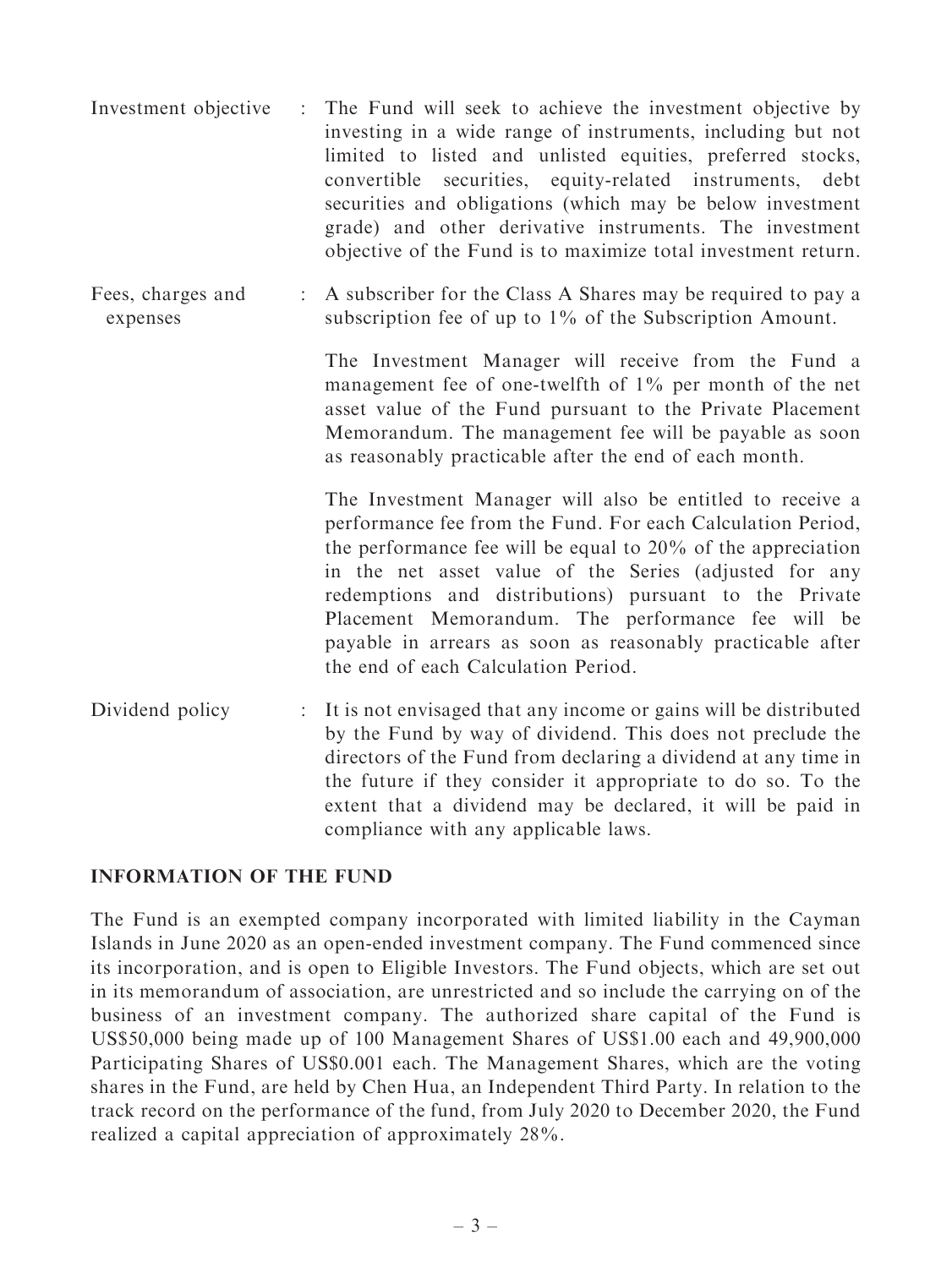As of November 10, 2021, the breakdown of the investment distribution of the Fund was as follows:

|                                                | Approximate percentage |
|------------------------------------------------|------------------------|
| <b>Types of instrument/Industry</b>            | of investment          |
|                                                | $($ %)                 |
| Bond miscellaneous construction                | $10\%$                 |
| Bond domestic & commercial construction        | 19%                    |
| Bond real estate investment & services         | $1\%$                  |
| Bond pharmaceutical and biotechnology          | $5\%$                  |
| Equity aerospace & defense                     | $1\%$                  |
| Equity capital markets                         | $3\%$                  |
| Equity pharmaceutical and biotechnology        | $30\%$                 |
| Equity semiconductor equipment and materials   | $1\%$                  |
| Equity software & computer services            | $6\%$                  |
| Equity real estate services                    | $3\%$                  |
| Fund investment cybersecurity                  | $1\%$                  |
| Fund investment food technology                | $1\%$                  |
| Fund investment pharmaceutical & biotechnology | $4\%$                  |
| Fund investment segregated portfolio company   | $15\%$                 |

The Investment Manager of the Fund is Matrix Asset Management Limited (矩陣資產管 理有限公司), a company incorporated in Hong Kong with limited liability and a corporation licensed to carry out Type 4 (advising on securities) and Type 9 (asset management) regulated activities under the Securities and Futures Ordinance (Chapter 571 of the Laws of Hong Kong). Further, the directors of the Fund, who are responsible for the overall management and control of the Fund in accordance with the Fund's articles, have extensive industrial experience in hedge fund, fund operations, investments and finance and accounting.

As at the date of this announcement, to the best of the Directors' knowledge, information and belief having made all reasonable enquiries, the Fund, the Investment Manager and their respective ultimate beneficial owners are Independent Third Parties and not connected with the Group.

#### INFORMATION OF THE GROUP AND THE SUBSCRIBER

The Company, which is the Subscriber, is principally engaged in investment holding.

The Group is principally engaged in the production and sales of the standardized and customized lenses.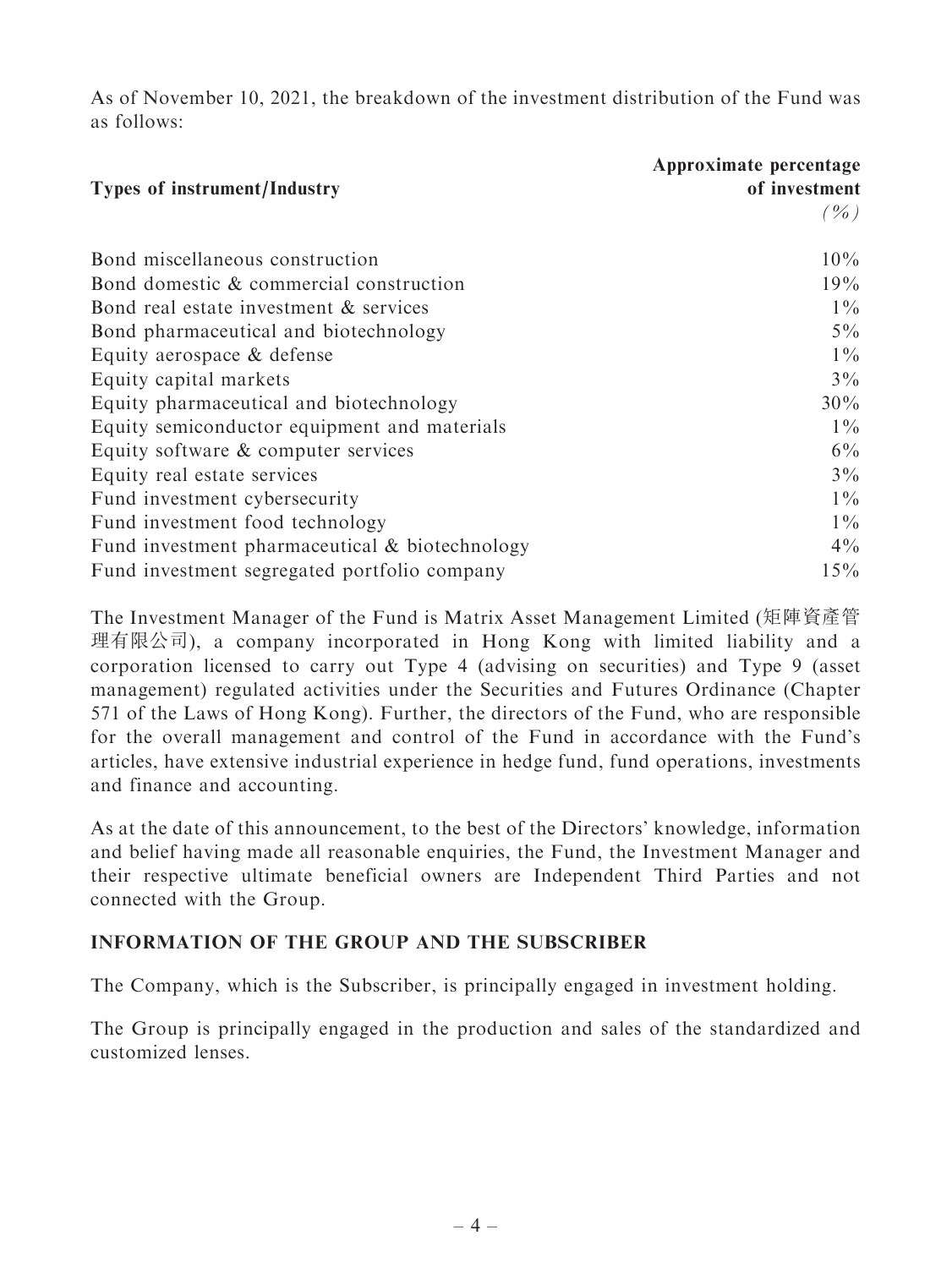#### REASONS FOR AND BENEFITS OF THE SUBSCRIPTION

Upon completion of its listing on the Stock Exchange on December 16, 2021, the Company's cash position became stronger as a result of the proceeds received. As mentioned in the Prospectus, the Company may from time to time make investments in suitable financial products by using its idle cash to optimize its usage of working capital based on the Company's treasury policy at an appropriate time. The Company confirms that the idle cash used for the purpose of the Subscription was not from the proceeds receiving from its listing, and is in line with the Company's treasury policy. As such, the entering into of the Subscription will enable the Group to make better use of its idle funds and create better return, whilst not causing any material impact on the operations of the Group nor the business plan as disclosed in the Prospectus. Further, (i) with reference to the investment objective of the Fund and the extensive experience and skills of the directors of the Fund and the Investment Manager; and (ii) in consideration of the historical performance of the Fund and the diverse nature of its investment portfolio, the Directors believe that the Subscription will enable the Group to capture investment opportunities with manageable risk, diversify the Group's investment portfolio and enhance the value of the Group.

The Subscription Amount was determined after arm's length negotiation between the Company and the Fund on normal commercial terms. Based on the reasons as set out above, the Directors consider that the terms of the Private Placement Memorandum are fair and reasonable and the Subscription is in the interest of the Company and Shareholders as a whole.

#### ACCOUNTING TREATMENT OF THE SUBSCRIPTION

It is expected that the Subscription will be accounted for as a long-term investment under the non-current assets of the consolidated statement of financial position of the Group.

#### LISTING RULES IMPLICATIONS

As one or more of the applicable percentage ratios under Rule 14.07 of the Listing Rules with respect to the Subscription exceeds 5% but are less than 25%, the Subscription constitutes a disclosable transaction of the Company under Chapter 14 of the Listing Rules and is subject to the reporting and announcement requirements but exempt from the Shareholders' approval requirement under Chapter 14 of the Listing Rules.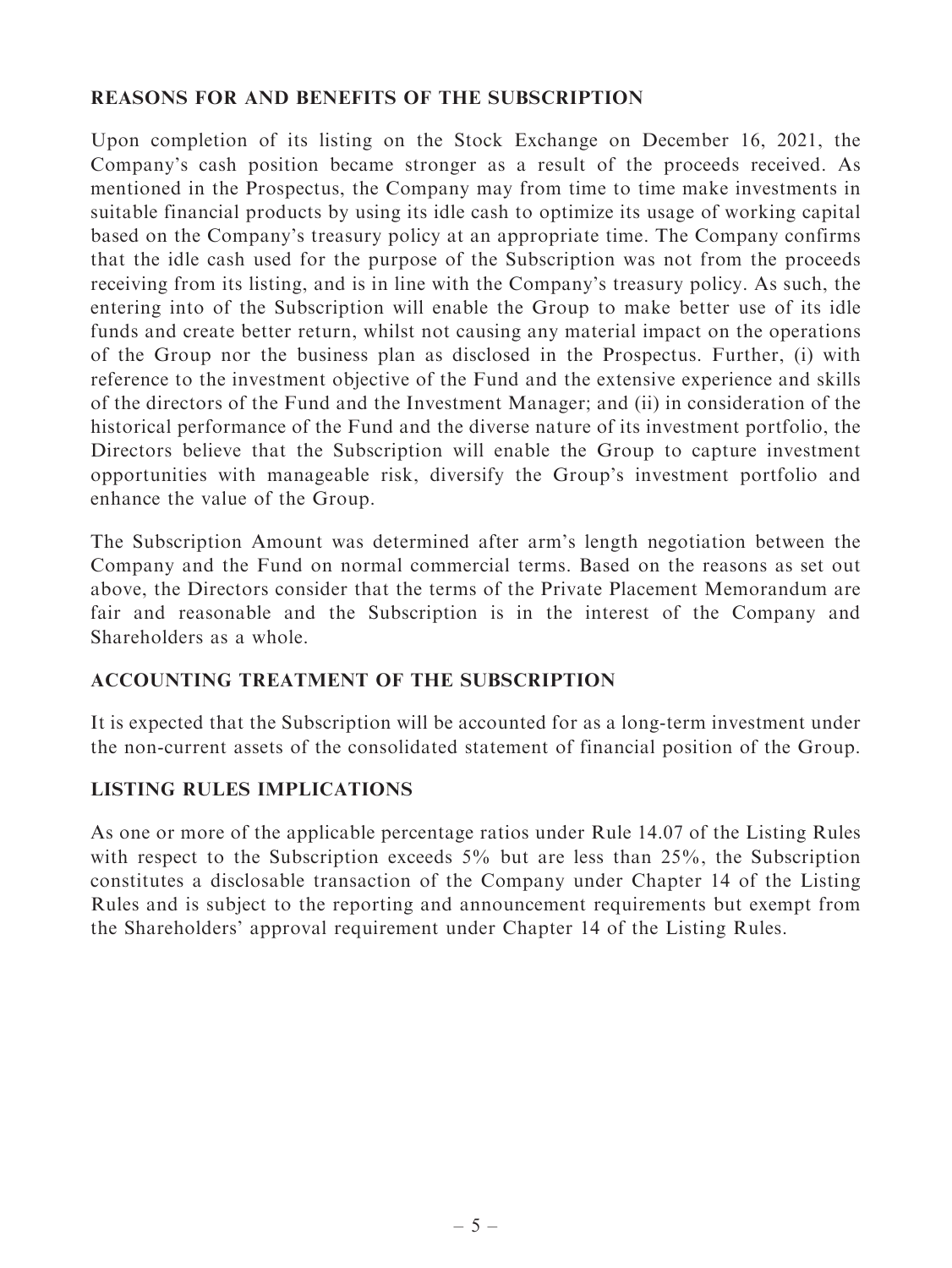## DEFINITIONS

In this announcement, the following expressions have the meanings set out below unless the context requires otherwise:

| "Business Day"         | any day (other than Saturday and Sunday) on which banks are<br>open for normal banking business in Hong Kong and/or such<br>date or dates as the directors of the Fund may from time to time<br>determine provided that where, as a result of a number 8 or<br>higher typhoon signal, black rainstorm warning or similar event,<br>the period during which banks in Hong Kong are open on any<br>day is reduced, such day shall not be a Business Day unless the<br>directors of the Fund otherwise determine |
|------------------------|---------------------------------------------------------------------------------------------------------------------------------------------------------------------------------------------------------------------------------------------------------------------------------------------------------------------------------------------------------------------------------------------------------------------------------------------------------------------------------------------------------------|
| "Calculation Period"   | a period of 12 months commencing on each 1 January, provided<br>that the first Calculation Period in respect of any series of the<br>Fund will be provided commencing on the date such series is<br>issued and ending on the next following 31 December                                                                                                                                                                                                                                                       |
| "Class A Share(s)"     | A Participating Share designated as a Class A Shares of the<br>Fund                                                                                                                                                                                                                                                                                                                                                                                                                                           |
| "Company"              | Shanghai Conant Optical Co., Ltd. (上海康耐特光學科技集團股<br>份有限公司), a joint stock company incorporated in the People's<br>Republic of China with limited liability, the H shares of which<br>are listed on the Main Board of the Stock Exchange (stock code:<br>2276)                                                                                                                                                                                                                                                  |
| " $Director(s)$ "      | the director(s) of the Company                                                                                                                                                                                                                                                                                                                                                                                                                                                                                |
| "Eligible Investor(s)" | a person to whom the Fund can lawfully make an invitation to<br>subscribe for Participating Shares without compliance with any<br>registration or other legal requirements, who is able to acquire<br>and hold Participating Shares without breaching applicable laws,<br>and who satisfies such additional eligibility requirements as may<br>be determined by the directors of the Fund from time to time                                                                                                   |
| "Fund"                 | Viner Total Investments Fund                                                                                                                                                                                                                                                                                                                                                                                                                                                                                  |
| "Group"                | the Company and its subsidiaries                                                                                                                                                                                                                                                                                                                                                                                                                                                                              |
| "Hong Kong"            | the Hong Kong Special Administrative Region of the People's<br>Republic of China                                                                                                                                                                                                                                                                                                                                                                                                                              |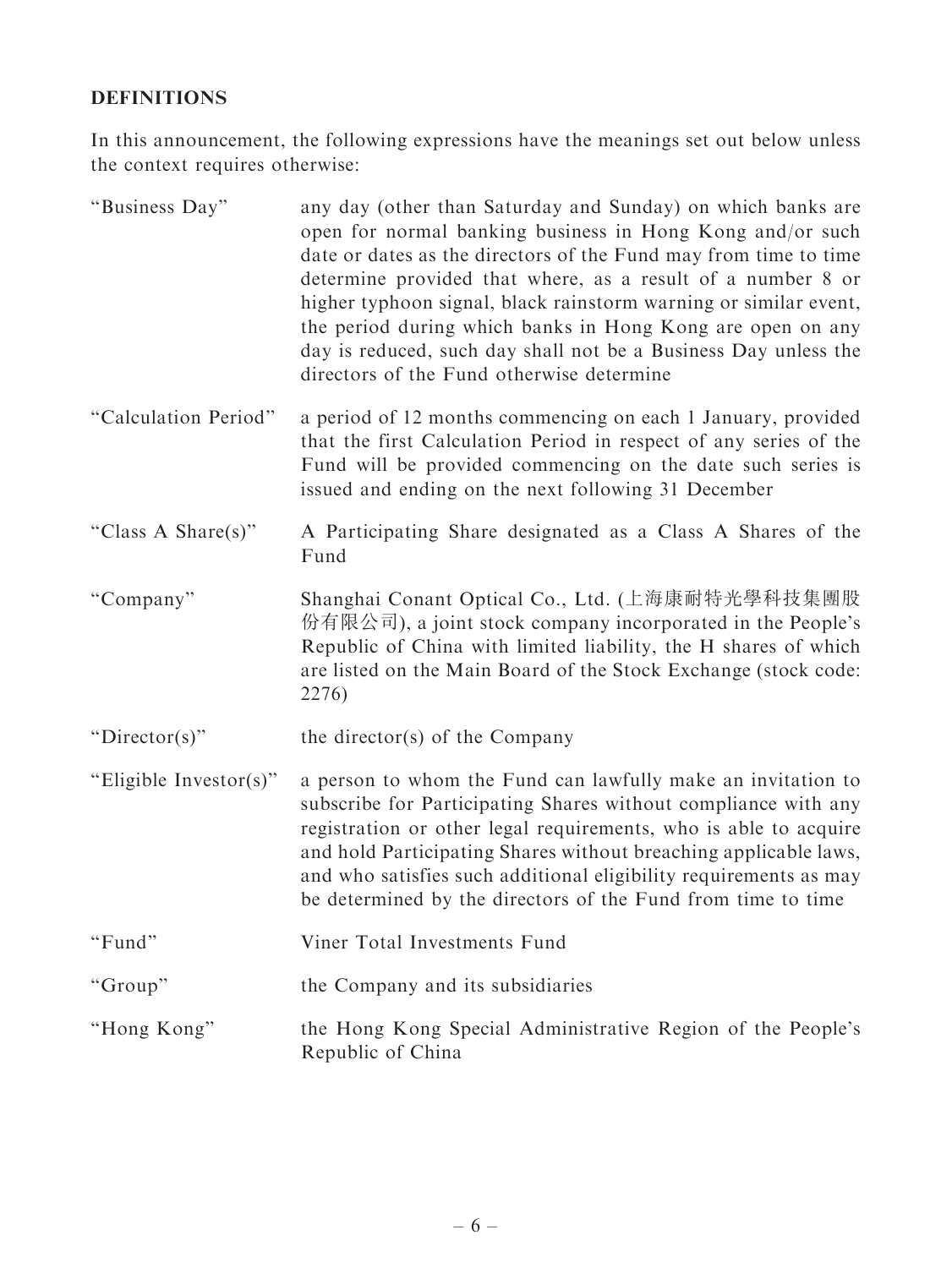''Independent Third Party(ies)'' person(s) who or company(ies) together with its/their ultimate beneficial owner(s) which is/are third party(ies) independent of the Company and its connected person(s) (as defined under the Listing Rules) ''Investment Manager'' Matrix Asset Management Limited (矩陣資產管理有限公司, formerly known as Fulixin Global Wealth Management Limited (富力鑫環球財富管理有限公司)) "Listing Rules" the Rules Governing the Listing of Securities on The Stock Exchange of Hong Kong Limited ''Management Share(s)'' a non-participating, non-redeemable, voting share in the capital of the Fund ''Participating Share(s)'' a participating, redeemable, non-voting share in the capital of the Fund being offered under the terms of the Private Placement Memorandum ''Private Placement Memorandum'' the private placement memorandum issued by the Fund and the Investment Manager in relation to the offering of the Class A Shares in the Fund ''Prospectus'' the prospectus of the Company dated November 30, 2021 "Redemption Day" the first Business Day of each month and/or such other day or days as the directors of the Fund may from time to time determine ''Shareholder(s)'' holder(s) of the share(s) of the Company ''Stock Exchange'' The Stock Exchange of Hong Kong Limited ''Subscriber'' the Company ''Subscription'' the subscription by the Subscriber for the Class A Shares at Subscription Amount ''Subscription Amount'' the subscription amount of US\$7.5 million ''US\$'' United States dollars, the lawful currency of the United States of America